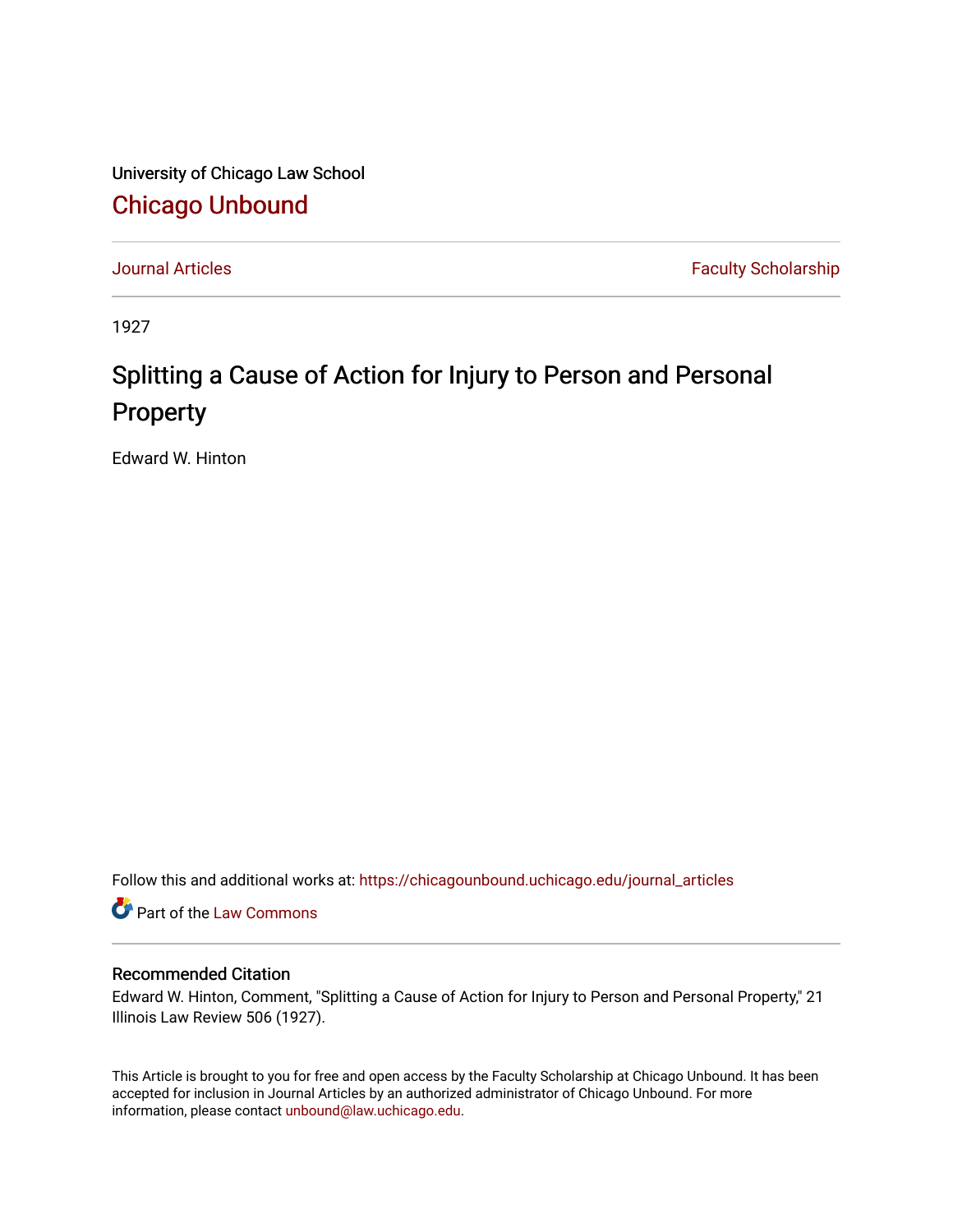SPLITTING A CAUSE OF ACTION FOR INJURIES TO PERSON AND PROPERTY RESULTING FROM THE SAME ACT.-[Washington] A recent case<sup>1</sup> before the Supreme Court of Washington presented the vexed question whether a recovery of damages for an injury to property bars an action by the owner for personal injuries sustained at the same time and as a result of the same wrongful act. In that case the plaintiff was injured and her automobile damaged in a collision with a taxi operated by the defendant. The plaintiff's car was insured under a policy providing for the subrogation of the insurer to claims against a tort feasor. The insurer settled with the plaintiff for the loss of her car, and then, under the provisions of the policy and the terms of the settlement, brought a suit in the plaintiff's name against the defendant and recovered a judgment for the damage to the car. When the plaintiff later sued for her personal injuries, the defendant pleaded this recovery in bar. The trial court sustained the defense, and entered judgment for the defendant. On appeal this judgment was affirmed by the Supreme Court which held:

(1) That the defendant's negligent act, though it caused damage to the plaintiff's person and property, gave rise to a single cause of action which would not support two suits, and therefore that a recovery for a part barred the residue.

(2) That the suit by the insurer in the plaintiff's name under the provisions of the policy had the same effect as if the plaintiff had voluntarily instituted it herself.

On the first proposition, that the cause of action was single, and that a partial recovery barred a second action, the case is supported by decisions in Kentucky,<sup>2</sup> Minnesota,<sup>3</sup> Mississippi,<sup>4</sup> Missouri,<sup>5</sup> Pennsylvania,<sup>6</sup> and Tennessee,<sup>7</sup> and by dicta in Alabama,<sup>8</sup> Arizona,<sup>9</sup> Massachusetts<sup>10</sup> and Wyoming.<sup>11</sup> It is contrary to the decisions in England,<sup>12</sup> New Jersey,<sup>13</sup> New York,<sup>14</sup> Texas,<sup>15</sup> and a Federal Court.<sup>16</sup> Most of the cases, whether supporting the view that the cause of action is single and indivisible, or the contrary view that two causes of action arise which may be enforced by separate suits, attempt to solve the problem by the application of some definition of a cause of action, or an analysis of the elements

- 
- 
- 1. Sprague v. Adams (1926) 247 Pac. 960.<br>2. Cassidy v. Berkovitz (1916) 169 Ky. 785.<br>3. King v. C. M. & S. P. Ry. (1900), 80 Minn. 83.<br>4. Kimball v. L. & N. Ry. (1908) 94 Miss. 396.<br>5. McCoy v. St. L. & St. F. Ry. (1914) 1
- 
- 
- 6. Fields v. Philadelphia Transit Co. (1922) 273 Pa. 282.<br>7. Smith v. Ry. (1916) 136 Tenn. 282.<br>8. Birmingham Ry. v. Lintner (1904) 141 Ala. 420.<br>9. Jenkins v. Skelton (1920) 21 Arizona 663.
- 
- 
- 
- 
- 
- 10. Doran v. Cohen (1888) 147 Mass. 342.<br>11. Hazzard Powder Co. v. Volger (1888) 3 Wyo. 189.<br>12. Brunsden v. Humphrey (C. A. 1884) L. R. 14 Q. B. D. 141<br>13. Ochs v. Pub. Serv. Co. (1911) 81 N. J. L. 661.<br>14. Reilly v. Sici
- 
- 
- 15. *Watson v. T. & P. Ry.* (1894) **8** Tex. Civ. App. 144. 16. *Boyd v. A. C. L. Ry.* (1914) 218 Fed. 653.
-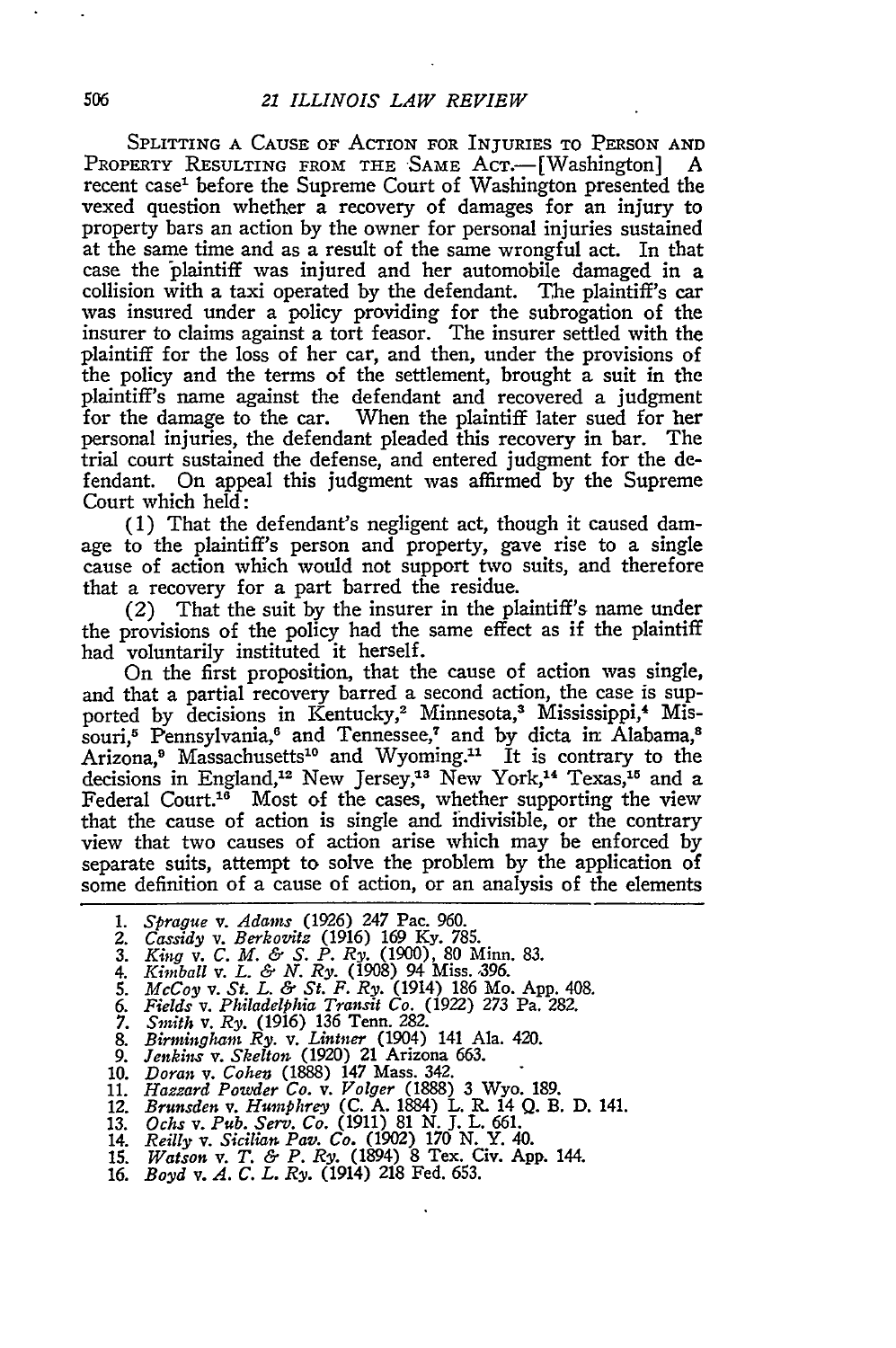making up a cause of action. In the main our law has not been evolved on any such basis. On the-problem in question the cases do not lead to the conclusion that there is such fixed relation between the wrong and the remedy, as to settle the number of actions permissible. If **A** wrongfully entered on B's land, assaulted and beat B when requested to leave, and finally carried away some of B's chattels, it would probably be conceded that he was guilty of three distinct torts which might be redressed **by** three separate actions. But it is equally well settled that B might obtain redress for all three **by** a single action framed in a single count for trespass to land, setting out the other wrongs as matter of aggravation.<sup>17</sup>

In case of successive trespasses to land, it is clear that a plaintiff might maintain separate suits, or one suit with a separate count for each, or frame one count embracing all the trespasses.<sup>18</sup> The nuisance cases show that a single wrongful act may support successive actions,"9 while many tort and contract cases show that frequently a number of wrongful acts must be redressed **by** a single suit. In the case of an unlawful battery, every blow struck **by** the defendant is clearly a wrongful act, but no court would tolerate a separate suit for each. In a building contract case<sup>20</sup> where there were many deviations from the specifications, it was urged that since one deviation would support an action, the plaintiff had as many causes of action as there were breaches. The court quite naturally ignored this logic and held that the cause of action was single.

If the number of rights invaded were the test, then where a number of chattels were taken or damaged the plaintiff would have as many causes of action as there were chattels, for he clearly has a right in 'respect to each. But the rule is settled in such a case that a single action must suffice.<sup>21</sup> As the court puts it in the *Farrington* case: "Suppose a trespass or a conversion of a thousand barrels of flour, would it not be outrageous to allow a separate suit for each barrel?" In other words the rule against splitting demands, which limits the plaintiff to a single action, is based on the notion of unreasonable vexation of the defendant, rather than the abstract nature or conception of a cause of action. When a defendant has committed several wholly distinct torts, there is nothing unreasonable in separate actions, though the plaintiff might be able to join his claims in one action, or even treat them as making up a single aggravated claim. Where it is impracticable to recover for future loss in one action, successive actions are permissible because not unreasonable. If this is the real basis of the rule, then the number of acts and the number of rights invaded are important only so far as they affect the question of whether more than one action is unduly oppressive.

**<sup>17.</sup>** Bennett *v. Alcott* **(1787)** 2 Term Rep. **166.**

**<sup>18.</sup>** *Pierce v. Pickens* (1820) **16** Mass. 470.

**<sup>19.</sup>** *Mitchell v. Darley Colliery Co.* **(1885)** L R. 14 **Q.** B. **D. 125.**

<sup>20.</sup> *Commissioners v. Plumb* **(1878)** 20 Kan. 147. 21. *Farrington v. Payne* **(1818) 15** Johnson 432.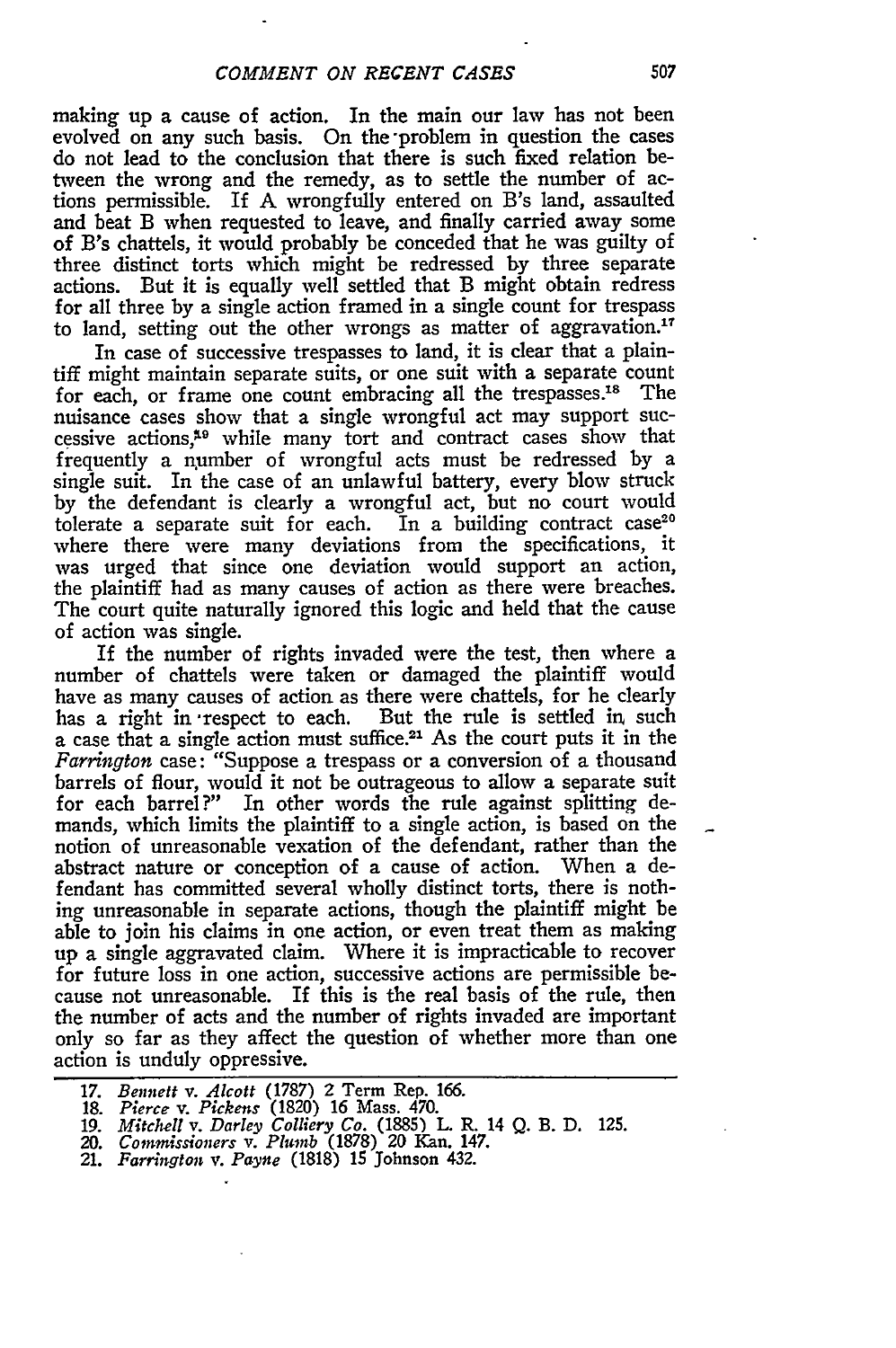The New York Court of Appeals recognized the real problem, and concluded that two actions should be allowed where damage to both person and property resulted, because of various complications which might arise from the difference in legal rules applicable. The books are full of precedents where both sorts of claims were included in a single count. For example, actions of trespass where the plaintiff declared for running against his vehicle whereby it was overturned and broken and the plaintiff thrown out, etc.,<sup>22</sup> or actions on the case framed in the same way.28 This practice indicates that ordinarily no particular difficulty has been found in dealing with a count embracing both kinds of damages.

The New York case points out three differences in legal rules: First, that claims for personal injuries die with the person, while claims for property damage survive to the administrator. Second, that in that state, and a number of others, different periods of limitations apply. Third, that in case of bankruptcy, claims for property damage pass to the assignee or trustee, while claims for personal injuries do not. It is difficult to see how the non-survival of claims for personal injuries has any bearing on the particular problem, since the question could not arise where that phase of the matter has been eliminated **by** death. The difference in the period of limitations may produce a difficulty if but one action is permitted. Then to have complete redress the plaintiff must sue within the shorter period. But it is hard to see how this works any particular hardship on the plaintiff. In any event he would be forced to bring a suit within the shorter period or lose the claim to which the shorter period was applicable. This simply means that the plaintiff would have greater freedom of action if permitted to treat the claim as double, but normally there would be less trouble and expense to both parties to seek full redress in the one suit.

The bankruptcy or insolvency of the injured person may cause a substantial difficulty. If the bankruptcy transfers the claim for property damage to the trustee so that he can enforce it without the consent of the bankrupt, then where bankruptcy has occurred, the law splits the claim, and an action **by** the bankrupt for his personal injuries ought not to be affected **by** the action of the trustee. But if it otherwise is desirable to treat a cause of action for damage to person and property as single, the fact that the law may split it in the case of bankruptcy does not furnish any convincing reason why the plaintiff should be able to split it at his own pleasure without the usual penalty. In the one case two suits are necessary to prevent great injustice, and in the other they are not.

A further complication might arise where it is sought to reach the claim for property damaged **by** creditors' bill on the insolvency of the owner. If an action is brought for all the damage in the name of the injured owner, there are difficulties in the harmonious

**23.** *Williams v. Holland* (1833) 10 Bing. 112; *Chicago Ry. Co. v. Ingraham* (1890) 131 Ill. 659.

508

<sup>22.</sup> *Leame v. Bray* (1803) 2 East 593.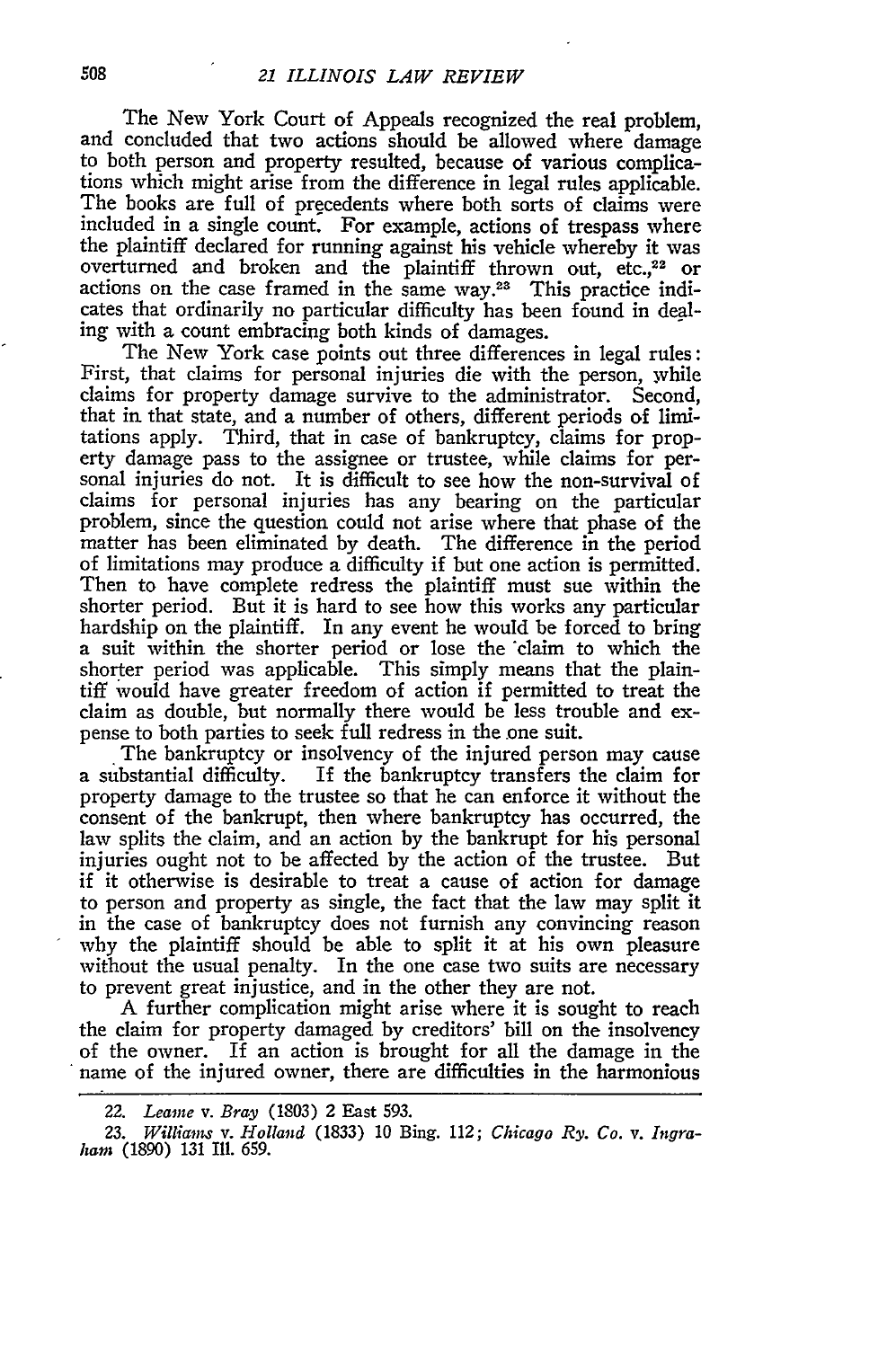management of the suit **by** the creditors and the insolvent, and in determining what part of the recovery goes to each. The latter difficulty might be obviated **by** framing the claims in separate counts, and this seems to be permissible as a matter of pleading.<sup>24</sup>

A greater difficulty arises where the doctrine of subrogation gives the insurer the benefit of the claim for property damage, as is likely to be the case in a large proportion of the automobile accidents. In the principal case the fact that the insurer was entitled to subrogation was thought unimportant because the plaintiff could not give another greater rights than she herself had. It may be conceded that after a right of action had accrued the plaintiff could not **by** voluntary assignment of a part escape the rule against splitting the cause of action. But it does not follow that a pre-existing right to subrogation might not make it reasonable to allow two actions. If the plaintiff had been the bailee of the car for an unexpired term, it is clear that he would not have been barred **by** a recovery **by** the bailor for the injury to his reversionary interest. The prior relation of the two parties would make two actions proper, because it was impracticable to give full redress in one action. The effect of the insurance might well create such different interests as to make two actions permissible. This rule was adopted **by** the Supreme Court of Mississippi although committeed to the general rule that the cause of action for injuries to person and property was normally single.<sup>25</sup> In that case the court recognized a real difference between, a voluntary assignment of a part of and an assignment which the insured was legally obliged to make:

"We see a difference between this case and the *Kimbal case.26 Mr.* Kimball brought'both suits against the railroad company. The entire cause of action was in him when he filed his first suit. . **.** . This is not so in the case before us. Mr. O'Neil had assigned all of his right and interest against the traction company for damages to his automobile before he filed suit for personal injuries. When the suit was entered **by** him he had no cause of action against the company for damages to the automobile. This disposition **by** him of his right to damages to the automobile was in pursuance of a policy of insurance written for him **by** the appellant company. . **.** . Appellant had an equitable interest in the automobile at the time of the collision **by** reason of having written the policy of insurance. When it was damaged, then, **by** virtue of the contract of insurance and the article **of,** subrogation, appel- lant had such an interest in the claim for damages. This interest became a right to'sue at law when appellant paid Mr. O'Neil the amount owing to him for loss under the policy and received from him an assign-. ment of his claim. **. . .** It would not conserve the ends of justice, but would work an injustice, to hold that Mr. O'Neil could, as claimed, destroy the right of appellant, vested in the manner above shown, to sue for damages to the automobile **by** bringing suit for injuries to his person."

There are other cases of subrogation where unquestionably full redress must be obtained in one action. For example, where

- **25.** *Lloyd's Ins. Co. v. Traction Co.* (1913) 106 Miss. 244.
- *26. Kimball v. Ry.* (1908) 94 Miss. 396.

*<sup>24.</sup> M. & 0. Ry. v. Matthews* (1905) 115 Tenn. 172.